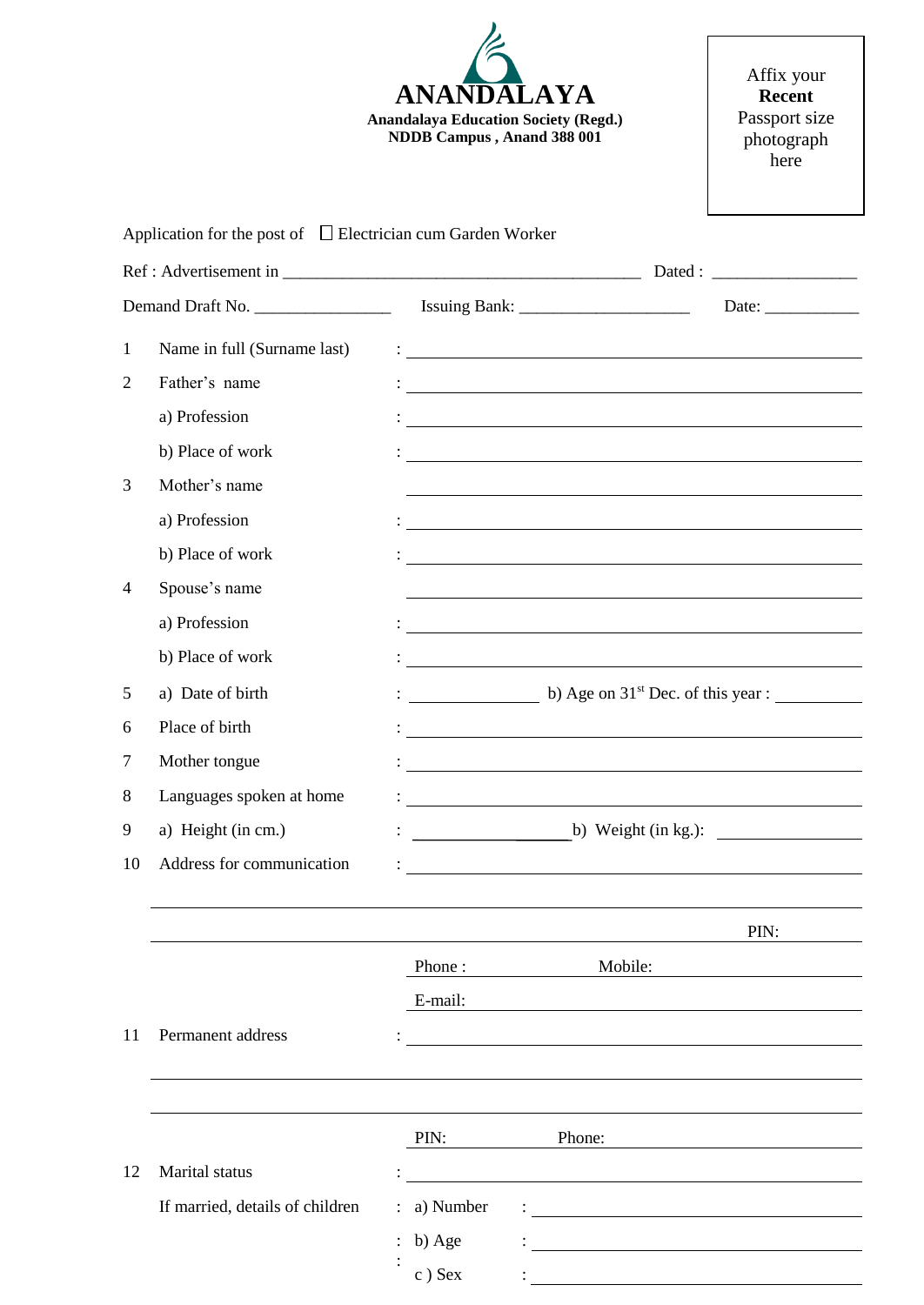### 13 Educational Qualifications\* :

| Exam.<br>Passed | Name of the<br>School / College | Subjects<br>Specialisation | $\%$ /<br>Grade | Year of<br>passing | Board /<br>University |
|-----------------|---------------------------------|----------------------------|-----------------|--------------------|-----------------------|
|                 |                                 |                            |                 |                    |                       |
|                 |                                 |                            |                 |                    |                       |
|                 |                                 |                            |                 |                    |                       |
|                 |                                 |                            |                 |                    |                       |
|                 |                                 |                            |                 |                    |                       |
|                 |                                 |                            |                 |                    |                       |
|                 |                                 |                            |                 |                    |                       |
|                 |                                 |                            |                 |                    |                       |
|                 |                                 |                            |                 |                    |                       |
|                 |                                 |                            |                 |                    |                       |
|                 |                                 |                            |                 |                    |                       |
|                 |                                 |                            |                 |                    |                       |
|                 |                                 |                            |                 |                    |                       |

### 14 Total experience :

# 15 Details of employment \* (Starting with **Current**) :

| Employer | Designation | Nature of duties | Period from<br>DD/MM/YYYY<br>to<br>DD/MM/YYYY | Reason for<br>leaving |
|----------|-------------|------------------|-----------------------------------------------|-----------------------|
|          |             |                  |                                               |                       |
|          |             |                  |                                               |                       |
|          |             |                  |                                               |                       |
|          |             |                  |                                               |                       |
|          |             |                  |                                               |                       |

*(\* Please attach a separate sheet, if necessary*